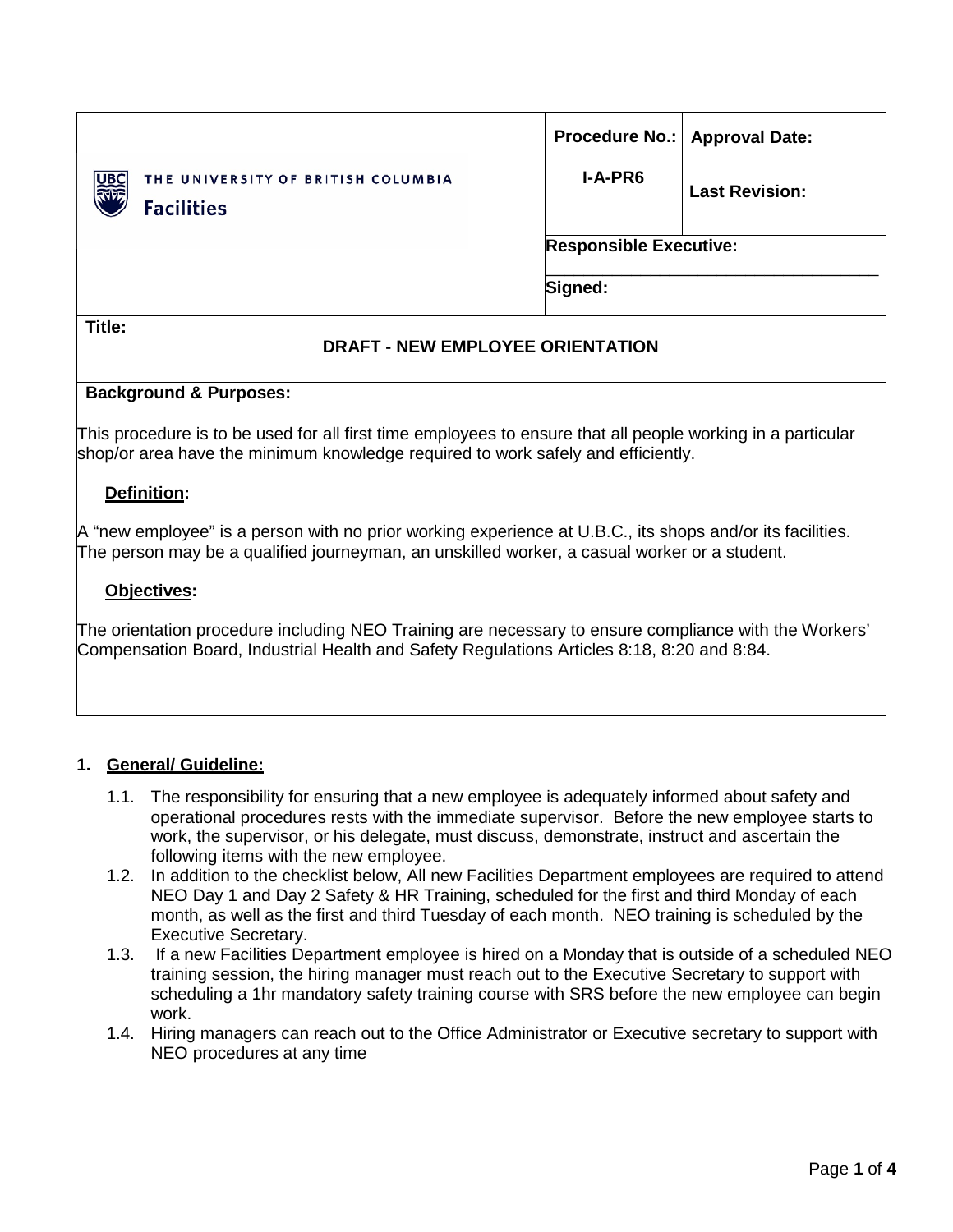## **PROCEDURES**

## **Approved: Revised:**

# **1. General**

- 1.1 The new employee will initial each of items on the following page to confirm their understanding.
- 1.2 The immediate supervisor will then return the initialed page, which will be placed in the employee's file.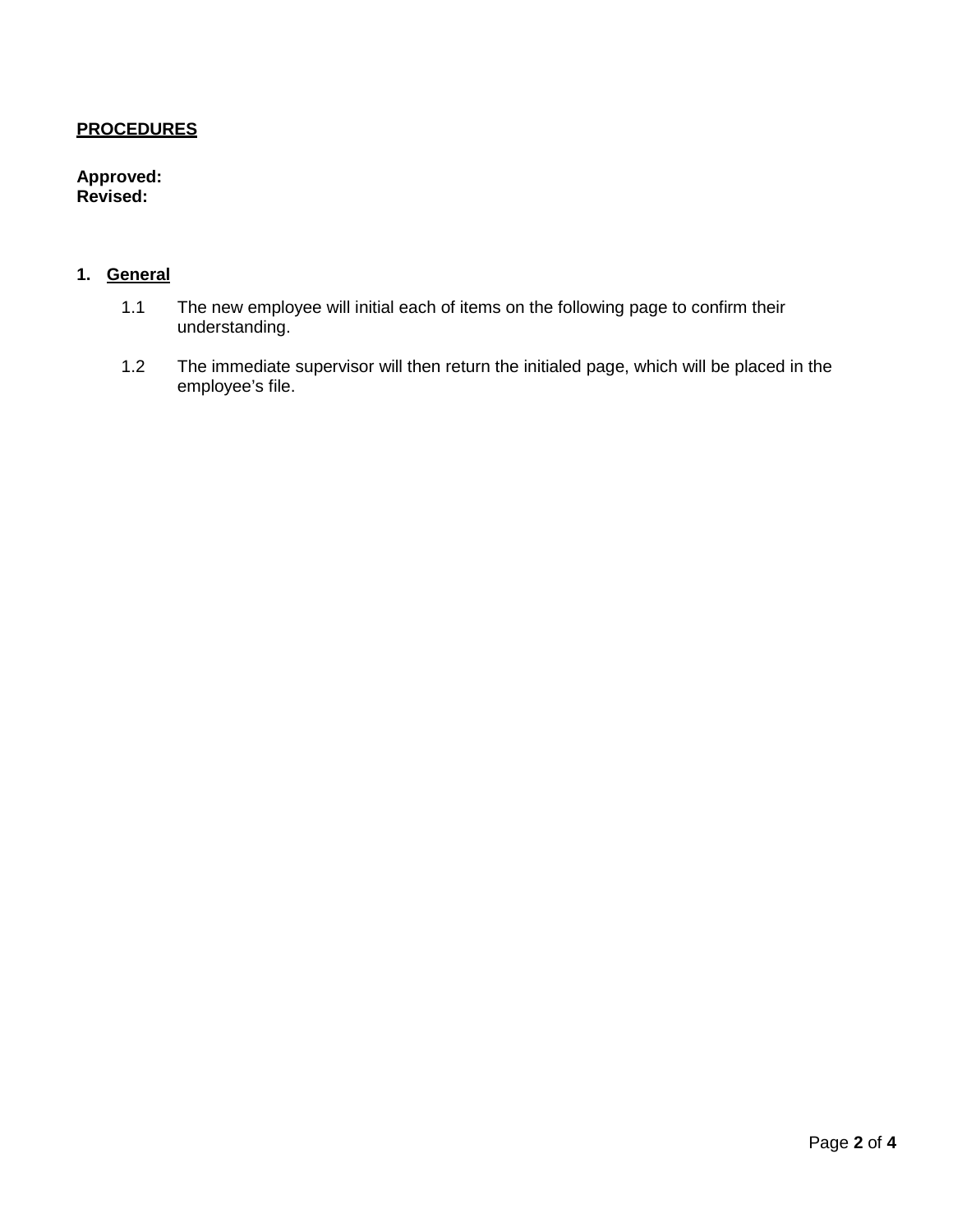THE UNIVERSITY OF BRITISH COLUMBIA **Facilities** New Employee Orientation

# **NEW EMPLOYEE ORIENTATION**

|                     | I-A-PR6                                                                                                  |
|---------------------|----------------------------------------------------------------------------------------------------------|
|                     |                                                                                                          |
|                     |                                                                                                          |
| Employee's Initials |                                                                                                          |
|                     | 1. Personnel Department Orientation.                                                                     |
|                     | 2. Introduction to the other shop employees and any relevant people in<br>other shops or sections.       |
|                     | 3. Location of first aid equipment, emergency facilities, and what to<br>do in case of an emergency.     |
|                     | 4. Location of fire fighting equipment, emergency facilities, and what<br>to do in case of an emergency. |
|                     | 5. Safety Policies and Procedures i.e.: lock-out, safety shoes, manhole<br>entry, etc.                   |
|                     | 6. Building evacuation procedures, location of exit doors.                                               |
|                     | 7. Emergency telephone numbers (fire, medical). Campus hospital<br>location.                             |
|                     | 8. Shop clean up and waste disposal procedures.                                                          |
|                     | 9. Location of washrooms, lunchrooms.                                                                    |
|                     | 10. Discussion of working hours.                                                                         |
|                     | 11. Time card filling out, work order #'s.                                                               |
|                     | 12. Work Order procedures.                                                                               |
|                     | 13. Sick time allocation and call-in procedures (if required).                                           |
|                     | 14. Demonstrate the use of unfamiliar machines and equipment.                                            |
|                     | 15. Stores and Tool Crib withdrawal procedures.                                                          |
|                     | 16. WHMIS training and MSDS location.                                                                    |
|                     | 17. Procedure to follow when encountering hazardous material.                                            |
|                     | 18. Department of Plant Operations, Policies and Procedures.                                             |